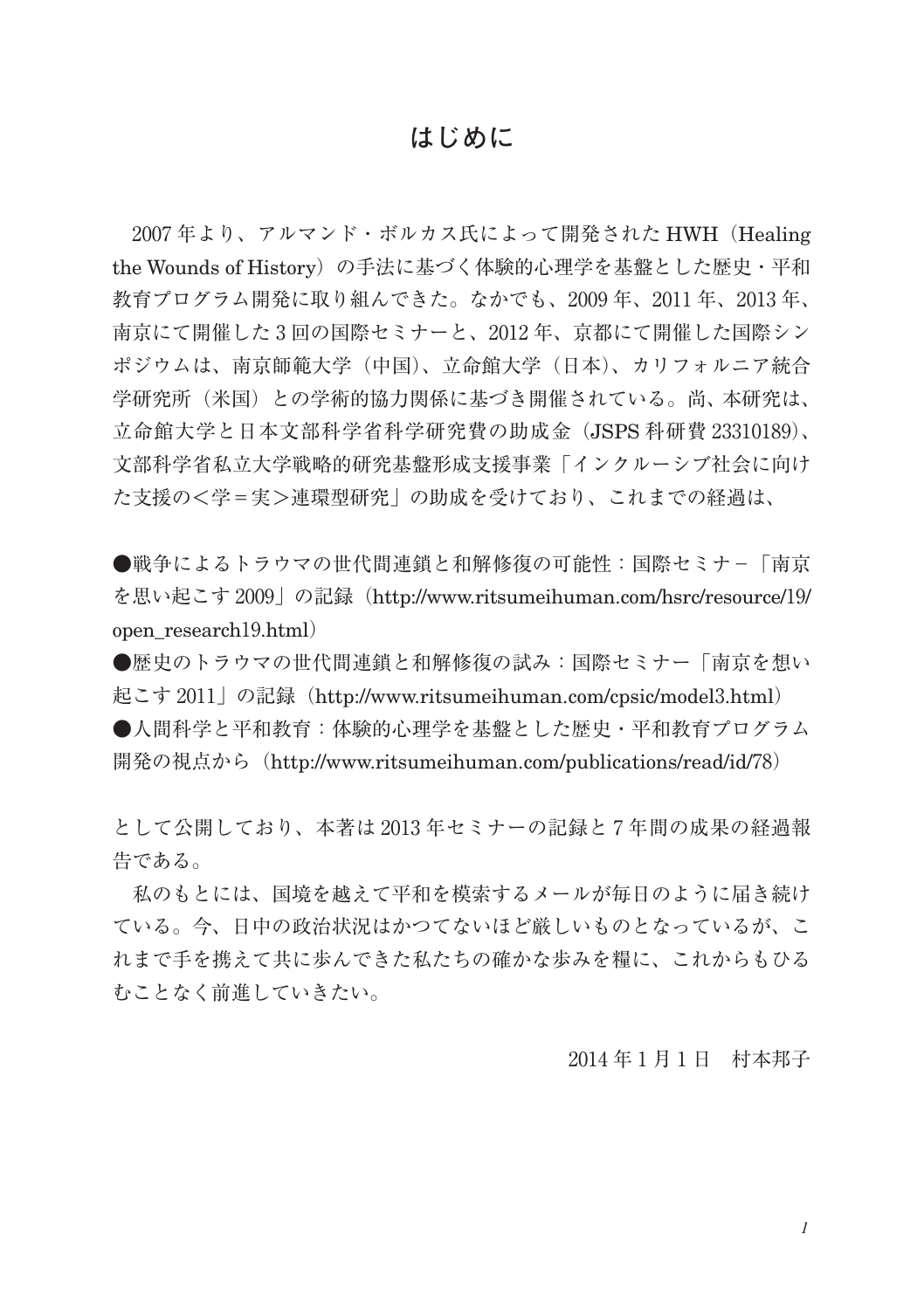## 开头语

从 2007 年开始,我就致力于运用由阿芒德·沃卡思开发的 HWH (Healing the Wounds of History)技法来开发历史·和平教育方案,这个技法是以体验 心理学为基础的团体方法。已经完成的活动有,于 2009 年,2011 年,2013 年, 在南京举办的三次国际研讨会,于 2012 年,在京都举办的国际研讨会。这些活 动都是以南京师范大学(中国),立命馆大学(日本),加州统合学研究所(美国) 的学术合作关系为基础,由立命馆大学和日本文部科学省的研究经费(JSPS 科研 費 23310189),文部科学省私立大学战略性研究基础形成支援事业「Translational Studies for Inclusive Society」的支持而举办的。至今为止的过程是 :

●战争加害引发的心理创伤以及其世代间连锁关系及和解修复的尝试 :国际研讨 会"记忆南京 2009"的纪录

(http://www.ritsumeihuman.com/hsrc/resource/19/open\_research19.html) ●历史心理创伤的世代间连锁与和解修复的尝试:"记忆南京 2011 年"的纪录 (http://www.ritsumeihuman.com/cpsic/model3.html)

●人类科学和和平教育 :以体验心理学为基础的历史・和平教育方案的开发 (http://www.ritsumeihuman.com/publications/read/id/78)

而本书是 2013 的纪录以及这 7 年的成果的经过汇报。

每天都有越过国境探索世界和平的电子邮件寄到我的案头。而如今,中日的 政治状态比之前任何时候都要严峻,我希望能够以我们携手走过的这些历程将凝 聚成一股能量推动我们继续勇敢向前。

2014 年 1 月 1 日 村本邦子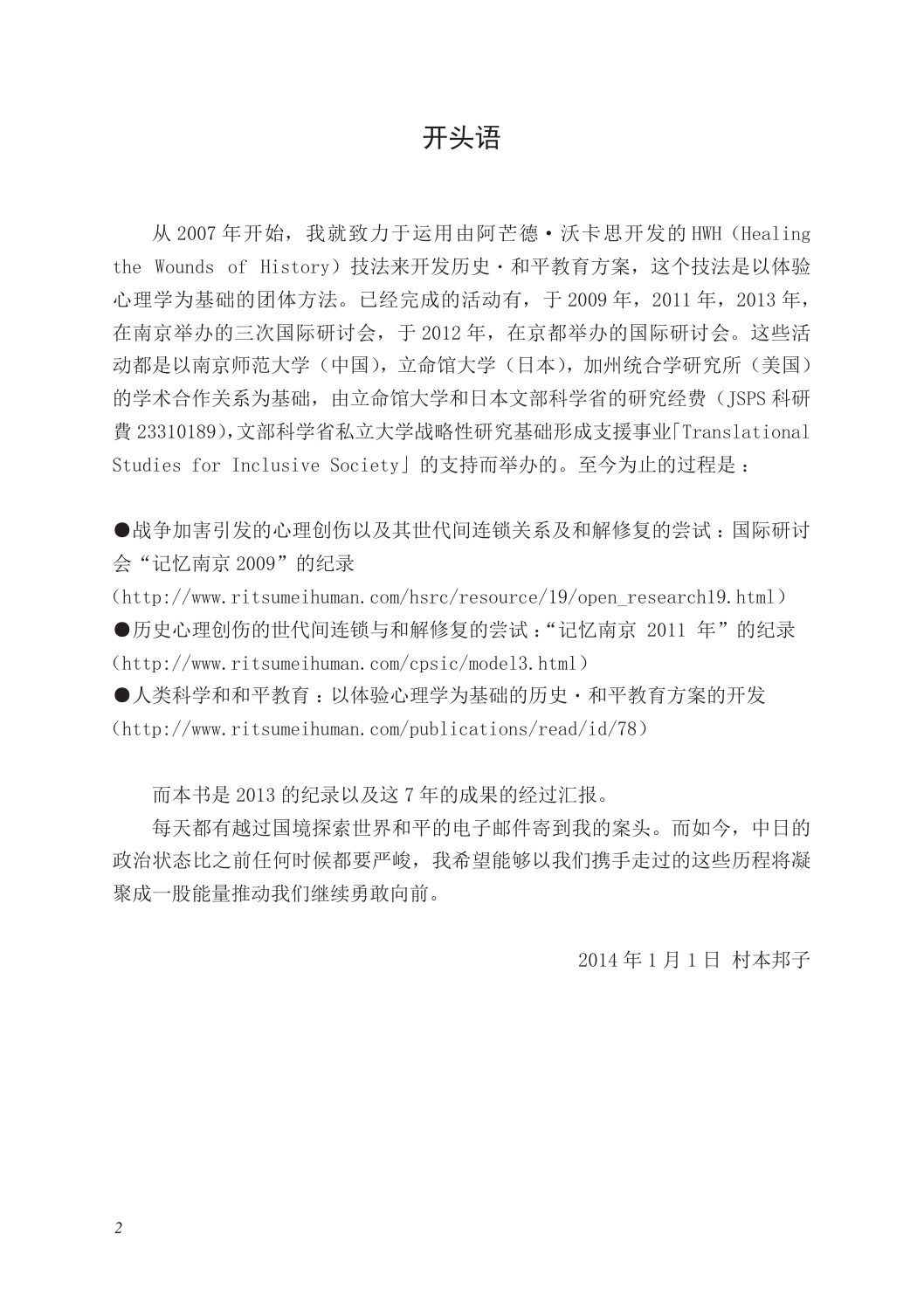## **Introduction**

Since 2007, we have been working on developing a history/peace education program that is based on Healing the Wounds of History by Armand Volkas. We held seminars in Nanjing in 2009, 2011, 2013, and an International Symposium in Kyoto in 2012 with the collaboration of Nanjing Normal University (China), Ritsumeikan University (Japan) and California Institute of Integral Studies (U.S.A) and with the assistance of grants by Ritsumeikan University and Japan Ministry of Education and Science Grants Aid for Research (JSPS KAKENHI Grant Number 23310189) and Translational Studies for Inclusive Society: MEXT-Supported Program for the Strategic Research Foundation at Private Universities.

We have published the past reports as follows,

Generational Transmission of War Trauma and Efforts for Reconciliation International Seminar: Remembering Nanjing 2009 http://www.ritsumeihuman.com/hsrc/resource/19/open\_research19.html

General Transmission of War Trauma and Approaches to Reconciliation and Restoration: Report on "Remembering Nanjing 2011" http://www.ritsumeihuman.com/cpsic/model3.html

Human Science and Peace Education: From a viewpoint of developing a history / peace education program based on experiential psychology. http://www.ritsumeihuman.com/publications/read/id/78

This booklet is a report of the 2013 seminar as well as the past 7 years of our research effort. Everyday I receive E-mails from my international colleagues who are in search of peace across borders. Japan's political situation seems more tense than ever, but I would like to keep stepping forward fearlessly